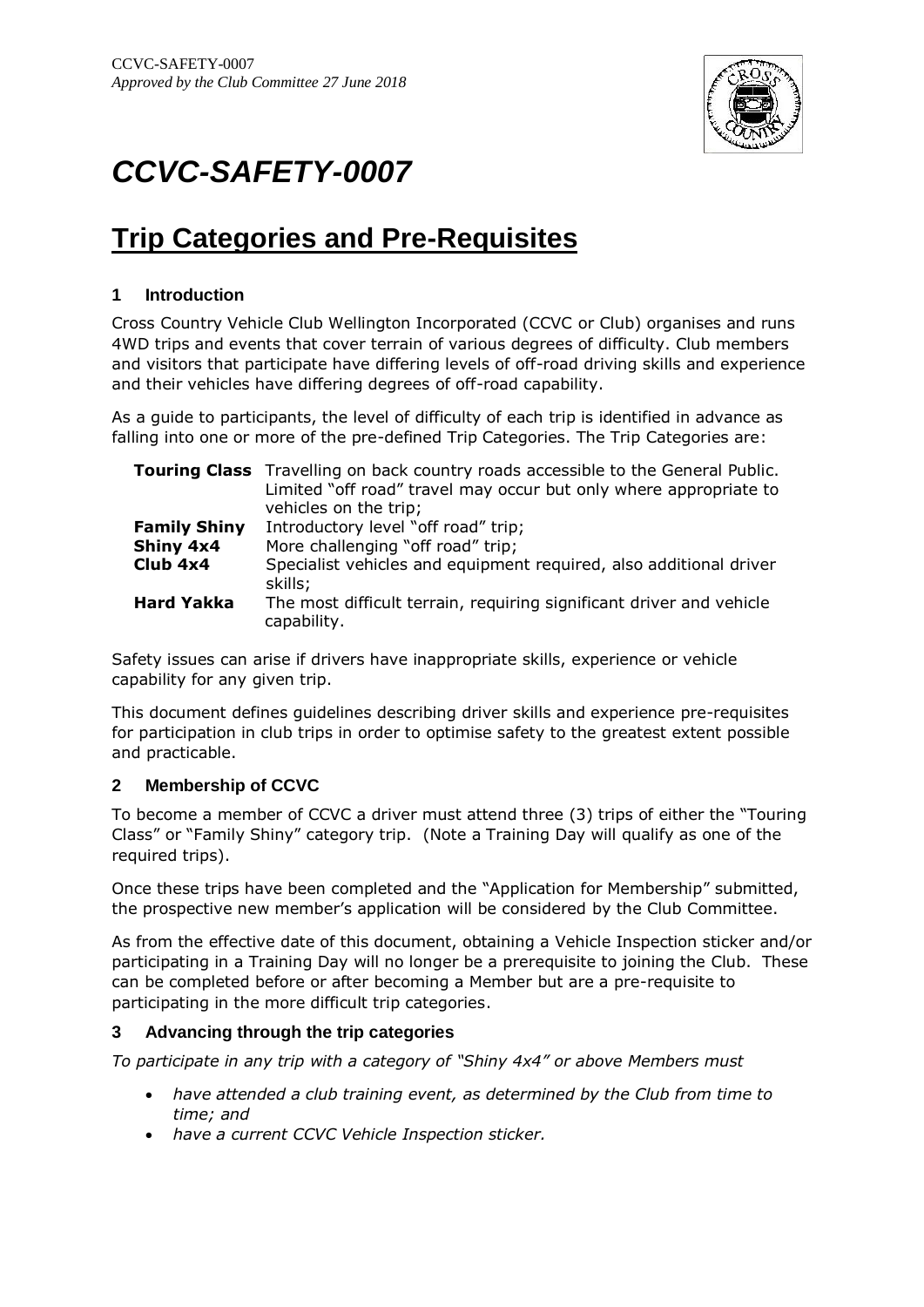

The member must also be judged as being capable to participate in this category of trip by the Trip Leader.

In order to advance to a "harder" trip category, members are expected to have participated in a minimum of two (2) trips in the previous category. Members are to advise the Trip Leader when they attend their first trip of the next category up.

A Trip Leader has the absolute right to exclude a member from a trip if the they believe that the trip is beyond the capability of either the member and/or their vehicle and that participation in the trip has the potential to place the member, their vehicle or other persons participating in the trip in any form of danger due to the Member and/or their vehicles unsuitability.

The Trip Leader has limited discretion in regard to the CCVC Inspection sticker requirement (see below under Vehicle Inspection).

The Trip Leaders decision on the day is final and can only be contested via the clubs "Complaints Process" as set out in item 51 of the Clubs Rules (Constitution).

#### **4 Training and Training Days**

Training takes place on every trip and Trip Leaders will try to provide support and instruction (as appropriate) to prospective and new members attending each trip.

This may be done either by the Trip Leader or by having an experienced Club Member take the individual "under their wing" (so to speak) for the period of the trip.

The Club regularly organises "Training Days" where the basics of 4WDing are demonstrated and practical experience gained.

Training events for specific aspects of 4WD'ing (i.e. use of winches etc) will also be organised by the Club from time to time.

A Training Day can be attended either before or after becoming a Member but is a prerequisite to participating in any trip with a category of Shiny 4WD or above.

#### **5 CCVC Vehicle Inspection**

Safety is paramount in everything the club does. The Club has a vehicle inspection regime where members vehicles are inspected by appointed CCVC Vehicle Inspectors to ensure that the vehicles meet the specific requirements as set out in the various Club documents (e.g. CCVC-SAFETY-0002 Minimum Standards for Tow Hook Mounting).

A vehicle inspection sticker is valid for two (2) years from the date of issue.

CCVC requires that all CCVC Members vehicles participating in the trip category of "Shiny 4x4" or above have a current CCVC Vehicle Inspection sticker. Members vehicles not having a current sticker displayed cannot participate in such trips/events.

The Trip Leader/Event Organiser has no discretion in this regard except:

*Exemption to the Inspection Sticker rule above may be given for trips where the nature of the trip involves minimal or no off-road driving and a CCVC certified vehicle is not really required in order to participate in the trip (e.g. Trips/events that have been given a "Shiny 4x4" category in order to exclude non-members).*

Members and prospective members can judge for themselves which trips are appropriate for them however the Trip Leader has the final say on participation in any trip or event.